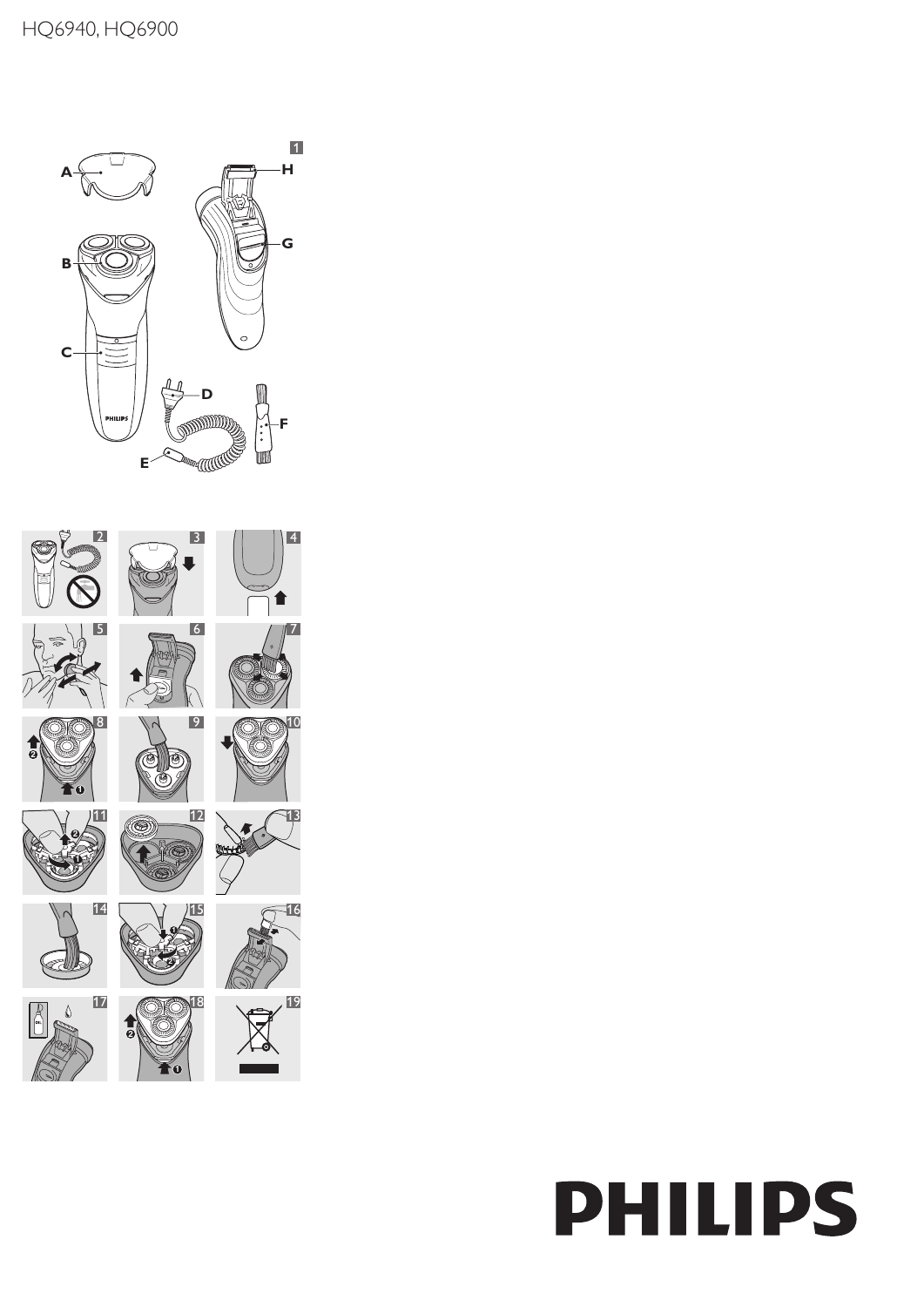# **English**

#### **Introduction**

Congratulations on your purchase and welcome to Philips! To fully benefit from the support that Philips offers, register your product at www.philips.com/welcome. The Super Lift & Cut system ensures a close and easy shave every day. For the best result, move the shaving heads over your skin in both straight and circular movements.

Replace the shaving heads every two years for optimal shaving results.

# **General description (Fig. 1)**

- **A** Protection cap<br>**B** Shaving unit
- **B** Shaving unit<br>**C** Shaver on/c
- **C** Shaver on/off slide
- **D** Mains plug<br>**E** Appliance
- **E** Appliance plug<br>**E** Cleaning brush
- **F** Cleaning brush<br>**G** Trimmer slide (
- Trimmer slide (HQ6940 only) **H** Trimmer (HQ6940 only)
- 

# **Important**

Read this user manual carefully before you use the appliance and save it for future reference.

#### **Danger**

Keep the shaver and the mains cord dry (Fig. 2). **Warning**

#### This appliance is not intended for use by persons (including children) with reduced physical, sensory or mental capabilities, or lack of experience and knowledge, unless they have been given supervision or instruction concerning use of the appliance by a person responsible for their safety.

- Children should be supervised to ensure that they do not play with the appliance.
- Do not use the shaver or the mains cord if it is damaged.
- If the mains cord is damaged, always have it replaced with one of the original type in order to avoid a hazard.

#### **Caution**

- Always put the protection cap on the shaver to protect the shaving heads when you are travelling (Fig. 3).
- Only use the mains cord supplied.
- Store the appliance at a temperature between 5°C and 35°C.
- This appliance is not washable. Never immerse the appliance in water, nor rinse it under the tap.

#### **Compliance with standards**

This Philips appliance complies with all standards regarding electromagnetic fields (EMF). If handled properly and according to the instructions in this user manual, the appliance is safe to use based on scientific evidence available today.

#### **General**

The appliance is equipped with an automatic voltage selector and is suitable for mains voltages from 100 to 240 volts.

#### **Using the appliance**

#### **Shaving**

**1** Put the appliance plug in the shaver (Fig. 4).

- 2 Put the mains plug in the wall socket.
- **3** Push the on/off slide upwards to switch on the shaver.
- 4 Move the shaving heads over your skin. Make both straight and circular movements (Fig. 5).

Shaving on a dry face gives the best results. Your skin may need 2 or 3 weeks to get accustomed to the Philips shaving system.

- 5 Push the on/off slide downwards to switch off the shaver.
- 6 Put the protection cap on the shaver every time you have used it, to prevent damage (Fig. 3).

#### **Trimming (HQ6940 only)**

You can use the trimmer to trim your sideburns and moustache.

#### 1 Push the slide upwards to open the trimmer (Fig. 6). The trimmer can be activated while the motor is running.

#### **Cleaning and maintenance**

Regular cleaning guarantees better shaving performance.

#### This appliance is not washable. Never immerse the appliance in water, nor rinse it under the tap.

#### Never use scouring pads, abrasive cleaning agents or aggressive liquids such as petrol or acetone to clean the appliance.

For easy and optimal cleaning, Philips Shaving Head Cleaning Spray (type no. HQ110) is available. Ask your Philips dealer for information.

*Note: Philips Shaving Head Cleaning Spray may not be available in all countries. Contact the Customer Care Centre in your country about the availability of this accessory.* You can also clean the shaver in the following way:

#### **Every week: shaving unit and hair chamber**

- 1 Switch off the shaver. Remove the mains plug from the wall socket and pull the appliance plug out of the shaver.
- 2 Clean the top of the appliance first. Use the cleaning brush supplied (Fig. 7).
- **3** Press the release button (1) and remove the shaving unit (2) (Fig. 8).
- 4 Clean the inside of the shaving unit and the hair chamber with the cleaning brush (Fig. 9).
- 5 Put the shaving unit back onto the shaver (Fig. 10).

# **Every two months: shaving heads**

- 1 Switch off the shaver. Remove the mains plug from the wall socket and pull the appliance plug out of the shaver.
- 2 Press the release button (1) and remove the shaving unit (2) (Fig. 8).
- **3** Turn the wheel anticlockwise (1) and remove the retaining frame (2) (Fig. 11).
- 4 Remove the cutters and guards and clean them with the cleaning brush supplied (Fig. 12).

*Note: Do not clean more than one cutter and guard at a time, since they are all matching sets. If you accidentally mix up the cutters and guards, it may take several weeks before optimal shaving performance is restored.*

**5** Clean the cutter with the short-bristled side of the cleaning brush (Fig. 13).

Brush carefully in the direction of the arrow.

#### 6 Brush the guard (Fig. 14).

- **7** Put the shaving heads back into the shaving unit. Put the retaining frame back into the shaving unit, push it down  $(1)$  and turn the wheel clockwise (2) (Fig. 15).
- 8 Put the shaving unit back onto the shaver.

#### **Extra thorough cleaning**

For extra thorough cleaning, put the shaving heads in a degreasing liquid (e.g. alcohol) every six months. To remove the shaving heads, follow steps 1 to 4 described above. After cleaning, lubricate the central point on the inside of the guards with a drop of sewing machine oil to prevent wear of the shaving heads.

#### **Trimmer (HQ6940 only)**

Clean the trimmer every time you have used it.

- Switch off the shaver. Remove the mains plug from the wall socket and pull the appliance plug out of the shaver.
- 2 Clean the trimmer with the cleaning brush supplied (Fig. 16).

*Tip: Lubricate the trimmer teeth with a drop of sewing machine oil every six months (Fig. 17).*

### **Storage**

1 Put the protection cap on the shaver to prevent damage (Fig. 3).

#### **Replacement**

Replace the shaving heads every two years for optimal shaving results.

Replace damaged or worn shaving heads with HQ55 Philips Shaving Heads only.

- 1 Switch off the shaver. Remove the mains plug from the wall socket and pull the appliance plug out of the shaver.
- 2 Press the release button (1) and remove the shaving unit (2) (Fig. 18).
- 3 Turn the wheel anticlockwise (1) and remove the retaining frame (2) (Fig. 11).
- Remove the shaving heads and place new ones in the shaving unit (Fig. 12).
- 5 Put the retaining frame back into the shaving unit, push it down (1) and turn the wheel clockwise (2) (Fig. 15).
- 6 Put the shaving unit back onto the shaver.

#### **Accessories**

The following accessories are available:

- HQ55 Philips Shaving Heads.
- HQ110 Philips Shaving Head Cleaning Spray (not available in China).

#### **Environment**

Do not throw away the appliance with the normal household waste at the end of its life, but hand it in at an official collection point for recycling. By doing this, you help to preserve the environment (Fig. 19).

#### **Guarantee & service**

If you need service or information or if you have a problem, please visit the Philips website at www.philips.com or contact the Philips Consumer Care Centre in your country (you find its phone number in the worldwide guarantee leaflet). If there is no Consumer Care Centre in your country, go to your local Philips dealer.

#### **Guarantee restrictions**

The shaving heads (cutters and guards) are not covered by the terms of the international guarantee because they are subject to wear.

#### **Troubleshooting**

This chapter summarises the most common problems you could encounter with the appliance. If you are unable to solve the problem with the information below, contact the Consumer Care Centre in your country.

| Problem                         | Cause                                                                                                                                              | Solution                                                                                                                                                               |
|---------------------------------|----------------------------------------------------------------------------------------------------------------------------------------------------|------------------------------------------------------------------------------------------------------------------------------------------------------------------------|
| Reduced shaving<br>performance. | The shaving<br>heads are<br>dirty. You<br>have not<br>cleaned the<br>shaver well<br>enough or<br>you have<br>not cleaned<br>it for a long<br>time. | Clean the shaver<br>thoroughly before<br>you continue<br>shaving. See chapter<br>'Cleaning and<br>maintenance'.                                                        |
|                                 | Long hairs<br>obstruct<br>the shaving<br>heads                                                                                                     | Clean the cutters<br>and guards with<br>the cleaning brush<br>supplied. See chapter<br>'Cleaning and<br>maintenance', section<br>'Every two months:<br>shaving heads'. |
|                                 | The shaving<br>heads are<br>damaged or<br>worn.                                                                                                    | Replace the shaving<br>heads every 2 years<br>for optimal shaving<br>results. See chapter<br>'Replacement'.                                                            |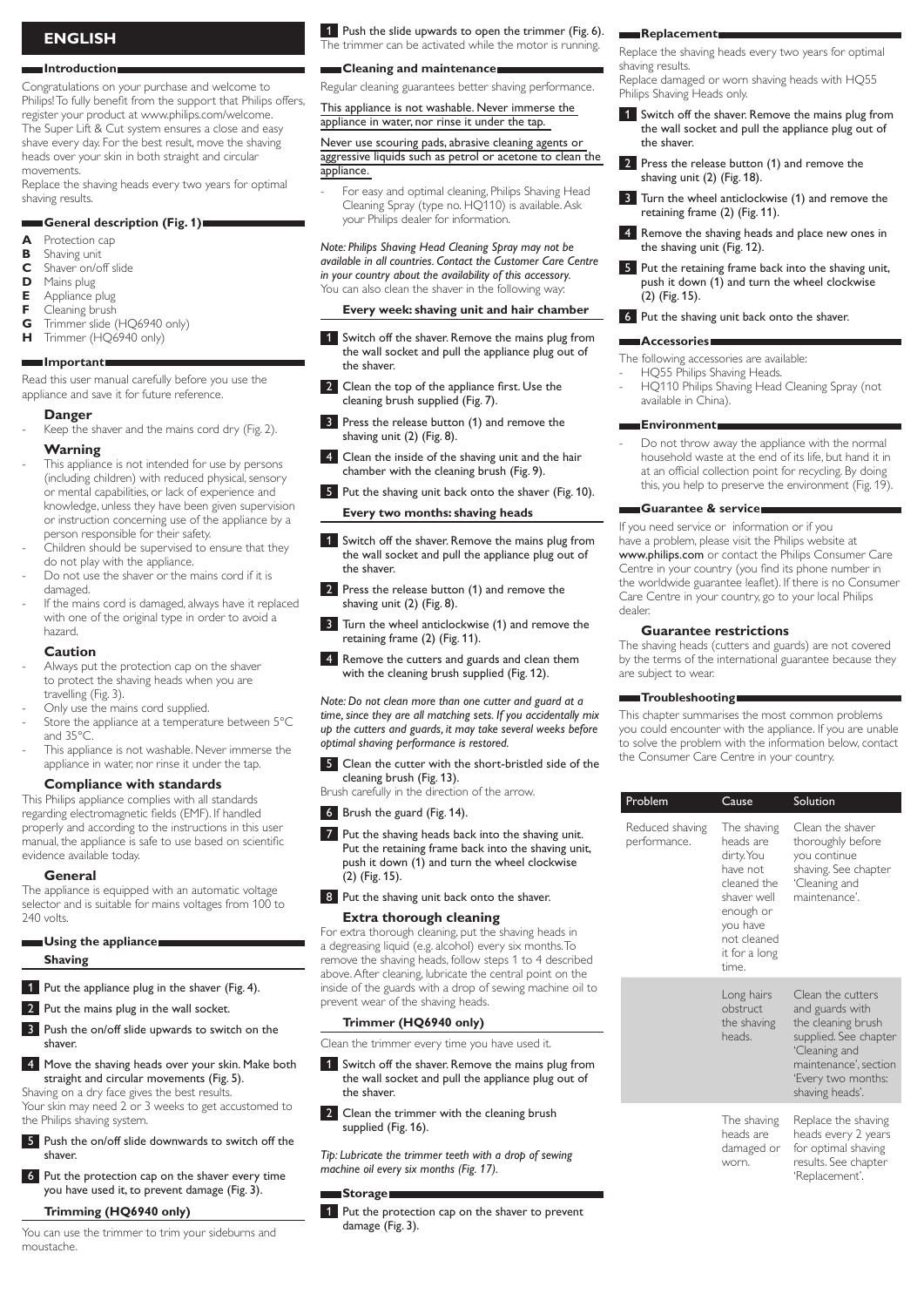| Problem                                                                 | Cause                                                                  | Solution                                                                                                                               |
|-------------------------------------------------------------------------|------------------------------------------------------------------------|----------------------------------------------------------------------------------------------------------------------------------------|
| The shaver does<br>not work when<br>I push the on/off<br>slide upwards. | The shaver<br>is not<br>connected<br>to the<br>mains.                  | Put the mains plug in<br>the wall socket.                                                                                              |
| Skin irritation.                                                        | Your skin<br>needs time<br>to get<br>used to<br>the Philips<br>shaving | Skin irritation during<br>the first 2-3 weeks<br>of use is normal.<br>After this period, the<br>skin irritation usually<br>disappears. |

system.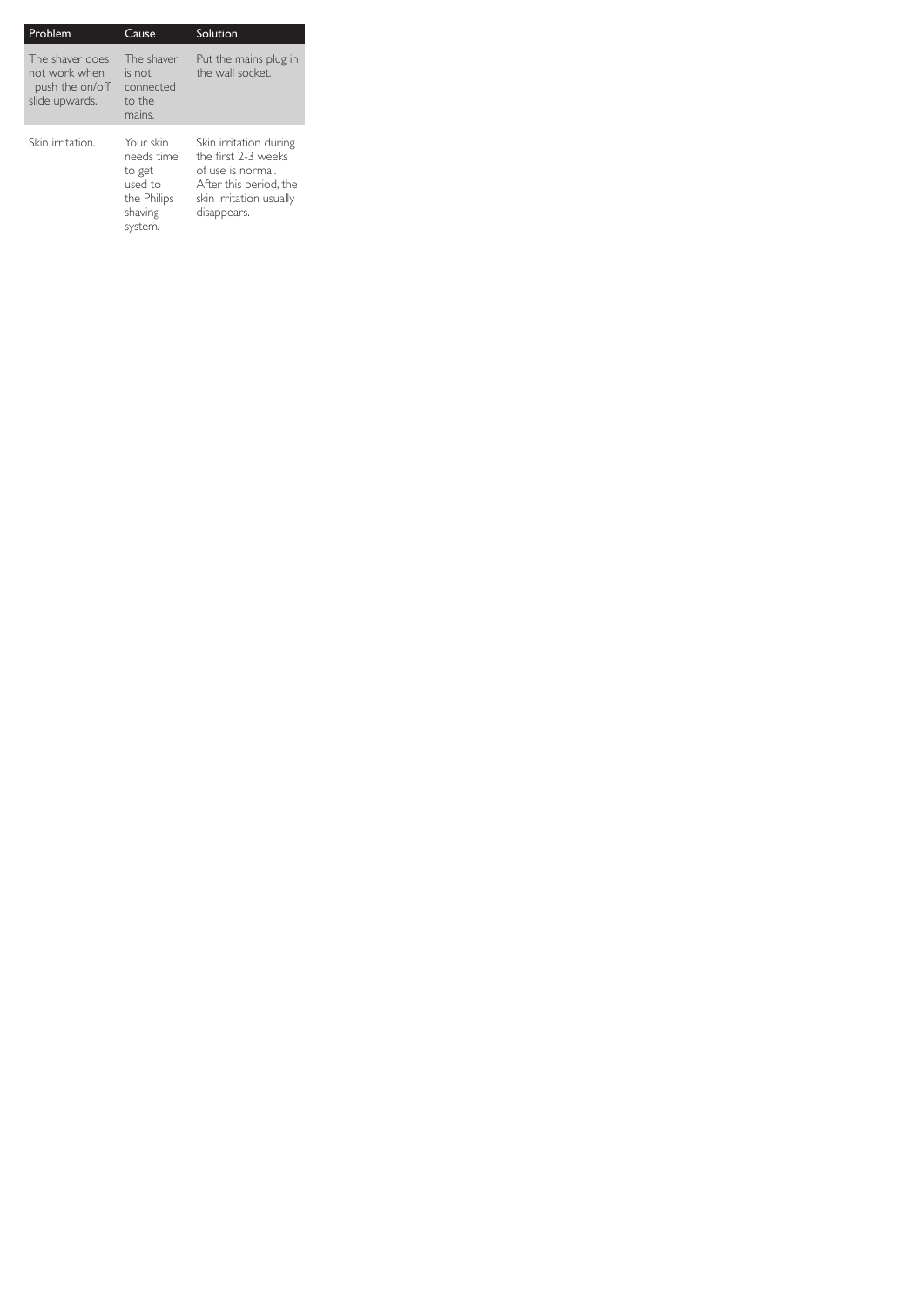# **Português do Brasil**

#### **Introdução**

Parabéns pela sua compra e bem-vindo à Philips! Para aproveitar ao máximo o suporte oferecido pela Philips, registre o produto em www.philips.com/welcome. O sistema Levanta e Corta garante um barbear rente e fácil todos os dias. Para obter os melhores resultados, movimente as cabeças de corte sobre a pele, fazendo movimentos retos e circulares.

Troque as cabeças de corte a cada dois anos para obter os melhores resultados.

# **Descrição geral (fig. 1)**

- **A** Tampa de proteção
- **B** Unidade de corte<br>**C** Controle deslizant
- **C** Controle deslizante liga/desliga<br>**D** Plugue
- **D** Plugue<br>**E** Plugue
- **E** Plugue do aparelho<br>**E** Escova de limpeza
- **F** Escova de limpeza<br>**G** Controle deslizante
- **G** Controle deslizante do aparador (somente HQ6940)
- **H** Aparador (somente HQ6940)

# **Importante**

Leia este manual atentamente antes de usar o aparelho e guarde-o para consultas futuras.

# **Perigo**

Mantenha o barbeador e o cordão elétrico secos (fig. 2).

#### **Aviso**

- Este aparelho não deve ser usado por pessoas (inclusive crianças) com capacidades físicas, mentais ou sensoriais reduzidas ou pouca experiência e conhecimento, a menos que sejam supervisionadas ou instruídas sobre o uso do aparelho por uma pessoa responsável por sua segurança.
- Crianças pequenas devem ser supervisionadas para que não brinquem com o aparelho.
- Não use o barbeador ou o cordão elétrico se estiverem danificados.
- Se o cordão elétrico estiver danificado, substitua-o sempre por um original para evitar situações de risco.

### **Cuidado**

- Coloque sempre a tampa de proteção no barbeador para proteger as cabeças de corte quando estiver viajando (fig. 3).
- Use somente o cordão elétrico fornecido.
- Guarde o aparelho a uma temperatura entre 5°C e 35°C.
- Este aparelho não é lavável. Nunca mergulhe-o em água nem enxágüe-o sob a torneira.

# **Conformidade com padrões**

Este aparelho Philips atende a todos os padrões relacionados a campos eletromagnéticos. Se manuseado adequadamente e de acordo com as instruções deste manual do usuário, a utilização do aparelho é segura baseando-se em evidências científicas atualmente disponíveis.

#### **Geral**

O aparelho é equipado com um seletor automático de voltagem e é adequado para voltagens de 100 a 240 volts.

# **Utilização do aparelho**

# **Barbear**

- 1 Conecte o plugue do aparelho ao barbeador (fig. 4).
- 2 Conecte o plugue de alimentação à tomada elétrica.
- 3 Coloque o controle deslizante liga/desliga na posição superior para ligar o barbeador.
- 4 Mova as cabeças de corte sobre a pele. Faça movimentos retos e circulares (fig. 5).
- O barbear com o rosto seco oferece os melhores resultados.

Talvez sua pele precise de duas a três semanas para se acostumar ao sistema de barbear da Philips.

- 5 Coloque o controle deslizante liga/desliga na posição inferior para desligar o barbeador.
- 6 Coloque a tampa de proteção no barbeador toda vez que utilizá-lo, para evitar que se danifique (fig. 3).

#### **Aparar (somente HQ6940)**

Você poderá usar o aparador nas costeletas e no bigode.

#### 1 Coloque o controle deslizante na posição superior para abrir o barbeador (fig. 6).

O aparador pode ser ativado durante o funcionamento do motor.

#### **Limpeza e manutenção**

Limpezas regulares garantem o melhor desempenho do barbeador.

#### Este aparelho não é lavável. Nunca mergulhe-o em água nem enxágüe-o sob a torneira.

#### Nunca use palhas de aço, agentes de limpeza abrasivos ou líquidos agressivos como querosene ou acetona para limpar o aparelho.

Para uma limpeza fácil e perfeita, está disponível o Philips Shaving Head Cleaning Spray (spray para limpeza de cabeça de corte, modelo HQ110). Peça mais informações ao seu representante Philips.

#### *Nota: O Philips Shaving Head Cleaning Spray pode não estar disponível em todos os países. Entre em contato com o Atendimento ao Cliente do seu país para se informar sobre a disponibilidade desse acessório.*

Você também pode lavar o barbeador da seguinte maneira:

#### **Uma vez por semana: unidade de corte e câmara coletora de pêlos.**

- 1 Desligue o barbeador. Desconecte o plugue de alimentação da tomada elétrica e retire o plugue do barbeador.
- 2 Primeiro, lave a parte superior do aparelho. Use a escova de limpeza fornecida (fig. 7).
- Pressione o botão de liberação (1) e remova a unidade de corte (2) (fig. 8).
- 4 Lave a parte interna da unidade de corte e a câmara coletora de pêlos com a escova de limpeza (fig. 9).
- 5 Encaixe novamente a unidade de corte no barbeador (fig. 10).
	- **A cada dois meses: cabeças de corte**
- 1 Desligue o barbeador. Desconecte o plugue de alimentação da tomada elétrica e retire o plugue do barbeador.
- 2 Pressione o botão de liberação (1) e remova a unidade de corte (2) (fig. 8).
- 3 Gire a roda no sentido anti-horário (1) e retire a moldura de retenção (2) (fig. 11).
- 4 Remova os cortadores e protetores e lave-os com a escova de limpeza fornecida (fig. 12).

*Nota: Não lave mais de um cortador e de um protetor por vez, já que eles todos são conjuntos correspondentes. Se você acidentalmente misturar os cortadores e protetores, pode levar várias semanas até que o desempenho ideal do barbear seja restaurado.*

Limpe o cortador com o lado da escova de limpeza com os pêlos mais curtos (fig. 13). Escove cuidadosamente na direção da seta.

- **6** Escove o protetor (fig. 14).
- 7 Encaixe novamente as cabeças de corte na unidade de corte. Coloque a moldura de retenção na unidade de corte, empurre-a para baixo (1) e gire a roda no sentido horário (2) (fig. 15).

8 Encaixe novamente a unidade de corte no barbeador.

#### **Limpeza completa**

Para uma limpeza completa, deixe as cabeças de corte de molho em um líquido removedor de gordura (por exemplo, álcool) a cada seis meses. Para remover as cabeças de corte, siga as etapas de 1 a 4 descritas acima. Após a limpeza, lubrifique a parte central, no interior dos protetores, pingando uma gota de óleo lubrificante para evitar o desgaste das cabeças de corte.

#### **Aparador (somente HQ6940)**

Lave o aparador toda vez que usá-lo.

- 1 Desligue o barbeador. Desconecte o plugue de alimentação da tomada elétrica e retire o plugue do barbeador.
- 2 Lave o aparador com a escova de limpeza fornecida (fig. 16).

*Dica: Lubrifique os dentes do aparador pingando uma gota de óleo lubrificante a cada seis meses (fig. 17).*

#### **Para guardar o aparelho**

1 Encaixe a tampa de proteção no barbeador para evitar que se danifique (fig. 3).

#### **Substituição**

Troque as cabeças de corte a cada dois anos para obter os melhores resultados. Substitua cabeças de corte danificadas ou desgastadas somente por cabeças de corte HQ55 Philips.

- 1 Desligue o barbeador. Desconecte o plugue de alimentação da tomada elétrica e retire o plugue do barbeador.
- 2 Pressione o botão de liberação (1) e remova a unidade de corte (2) (fig. 18).
- 3 Gire a roda no sentido anti-horário (1) e retire a moldura de retenção (2) (fig. 11).
- 4 Remova as cabeças de corte e coloque as novas na unidade de corte (fig. 12).
- 5 Coloque novamente a moldura de retenção na unidade de corte, pressione-a para baixo (1) e gire a roda no sentido horário (2) (fig. 15).
- 6 Encaixe novamente a unidade de corte no barbeador.

#### **Acessórios**

- Os seguintes acessórios estão disponíveis:
- Cabeças de corte HQ55 Philips.
- HQ110 Philips Shaving Head Cleaning Spray (não disponível na China)

#### **Meio ambiente**

Não descarte o aparelho com o lixo doméstico no final de sua vida útil. Leve-o a um posto de coleta oficial para que possa ser reciclado. Com esse ato, você ajuda a preservar o meio ambiente (fig. 19).

#### **Garantia e assistência técnica**

Se necessitar de informações ou se tiver algum problema, visite a página da Philips em www.philips.com ou contate o Atendimento ao Consumidor Philips através dos números de telefone mencionados no folheto de garantia mundial ou dirija-se à Assistência Técnica Philips mais próxima.

#### **Restrições da garantia**

As cabeças de corte (cortadores e protetores) não estão cobertas pelos termos da garantia internacional por estarem sujeitas ao desgaste.

#### **Resolução de problemas**

Este capítulo resume os problemas mais comuns que você pode encontrar ao usar o aparelho. Se não conseguir resolver o problema com as informações abaixo, entre em contato com a Assistência Técnica Autorizada Philips Walita mais próxima.

| Problema                               | Causa                                                                                                                             | Solução                                                                                                                    |
|----------------------------------------|-----------------------------------------------------------------------------------------------------------------------------------|----------------------------------------------------------------------------------------------------------------------------|
| Desempenho<br>de raspagem<br>reduzido. | As cabeças<br>de corte<br>estão sujas.<br>Você não<br>lavou o<br>barbeador<br>o suficiente<br>ou não o<br>lava há muito<br>tempo. | Lave completamente<br>o barbeador antes<br>de continuar a se<br>barbear. Consulte o<br>capítulo 'Limpeza e<br>manutenção'. |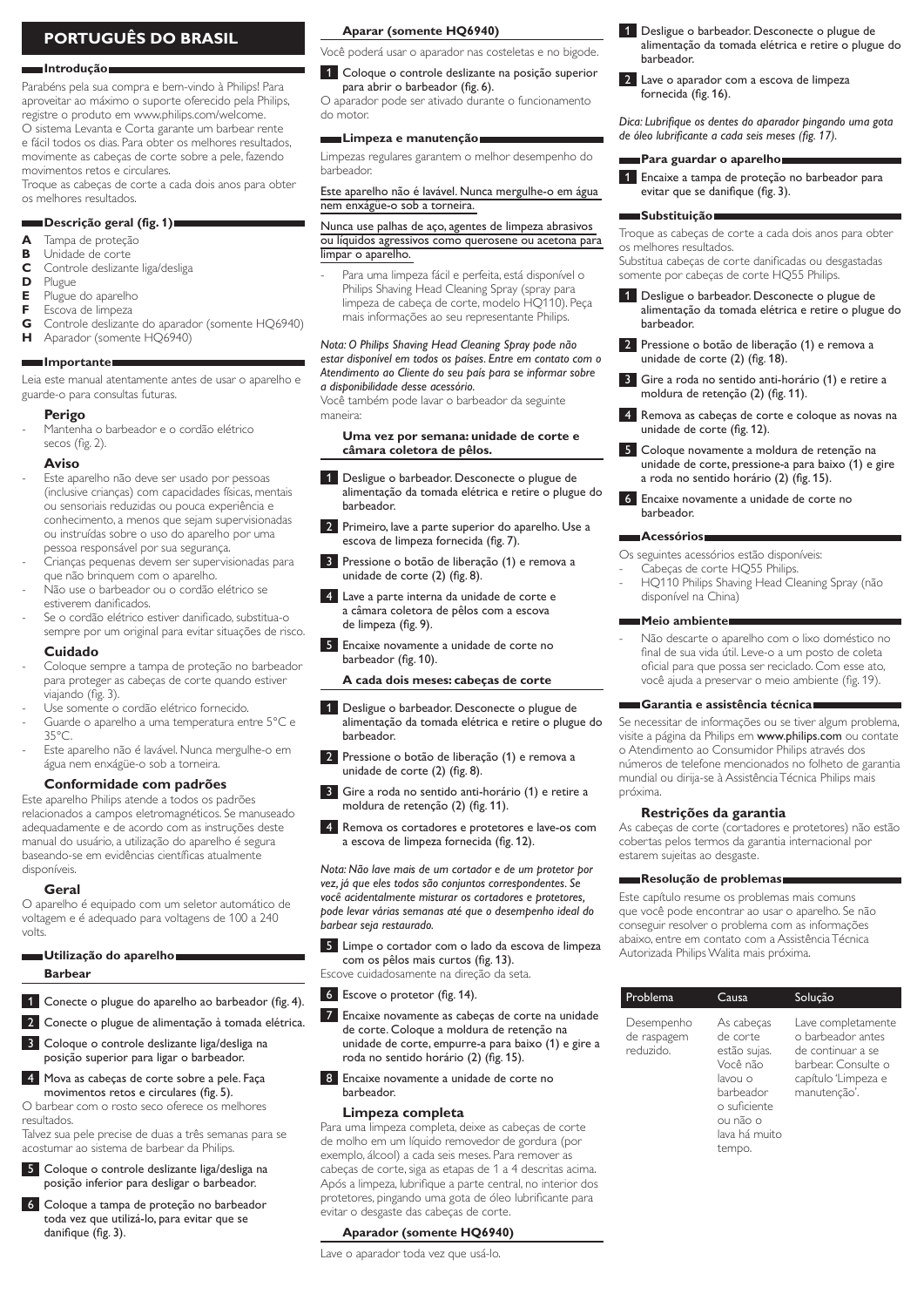| Problema                                                                                                             | Causa                                                                                                    | Solução                                                                                                                                                                               |
|----------------------------------------------------------------------------------------------------------------------|----------------------------------------------------------------------------------------------------------|---------------------------------------------------------------------------------------------------------------------------------------------------------------------------------------|
|                                                                                                                      | Pêlos longos<br>obstruem as<br>cabeças de<br>corte.                                                      | Lave os cortadores<br>e os protetores com<br>a escova de limpeza<br>fornecida. Consulte<br>o capítulo 'Limpeza<br>e manutenção',<br>seção 'A cada dois<br>meses: cabeças de<br>corte. |
|                                                                                                                      | As cabeças<br>de corte<br>estão<br>danificadas<br>ou gastas.                                             | Troque as cabeças<br>de corte a cada dois<br>anos para obter os<br>melhores resultados.<br>Consulte o capítulo<br>'Substituicão'.                                                     |
| O barbeador<br>não funciona<br>quando coloco<br>o controle<br>deslizante liga/<br>desliga na<br>posição<br>superior. | O barbeador<br>não está<br>conectado<br>à corrente<br>elétrica.                                          | Conecte o plugue<br>de alimentação à<br>tomada elétrica.                                                                                                                              |
| Irritação na<br>pele.                                                                                                | Sua pele<br>precisa de<br>algum tempo<br>para se<br>acostumar<br>ao sistema<br>de barbear<br>da Philips. | É normal ocorrer<br>irritação na pele<br>durante as primeiras<br>duas ou três<br>semanas de uso.<br>Após esse período, a<br>irritação geralmente<br>desaparece.                       |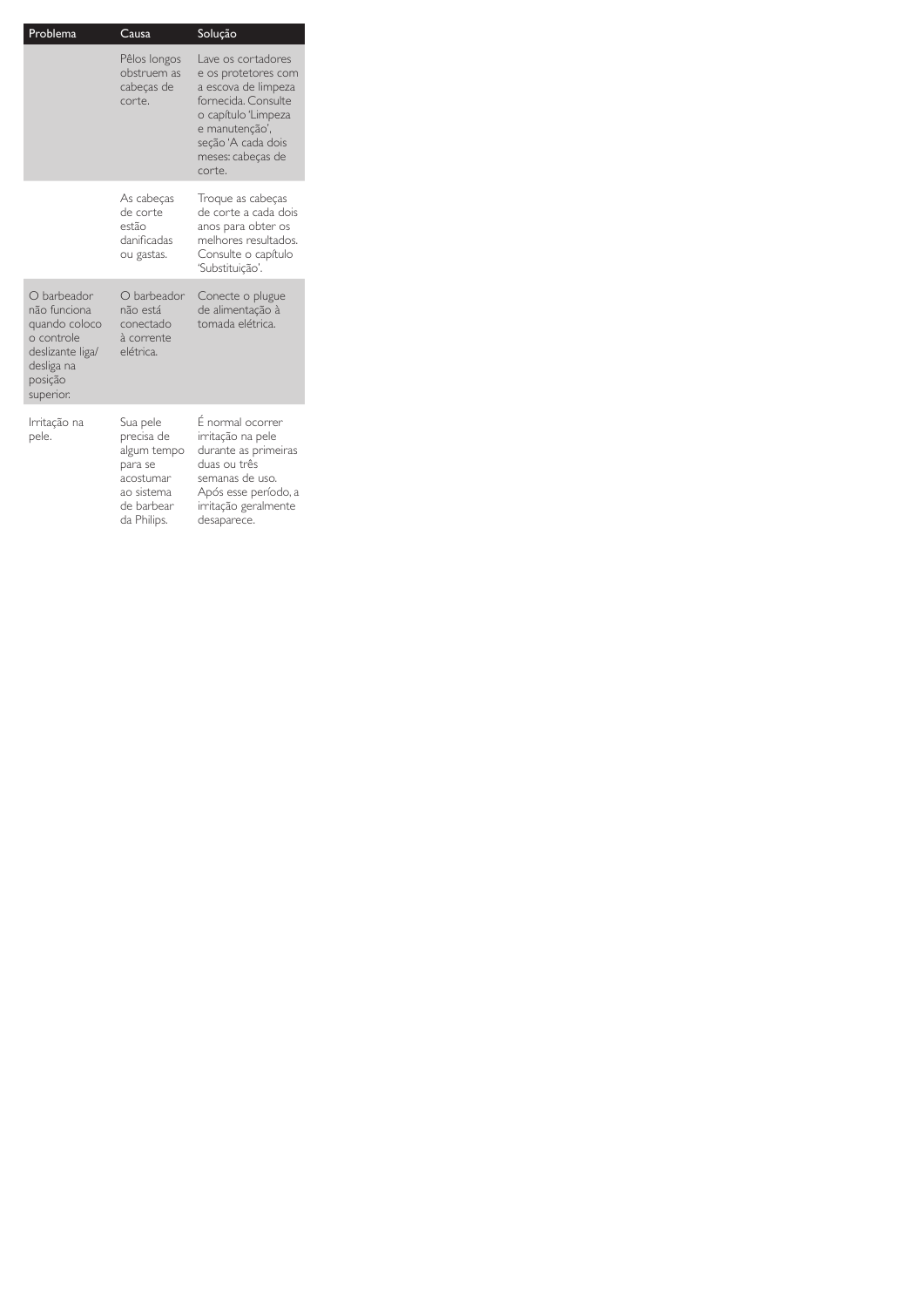# **Español**

#### **Introducción**

Enhorabuena por la compra de este producto y bienvenido a Philips. Para sacar el mayor partido de la asistencia que Philips le ofrece, registre su producto en www.philips.com/welcome.

El sistema Súper Levanta y Corta garantiza un afeitado apurado y fácil todos los días. Para obtener mejores resultados, desplace los cabezales de afeitado sobre la piel con movimientos rectos y circulares.

Para lograr un resultado óptimo de afeitado, cambie los cabezales de afeitado cada dos años.

#### **Descripción general (fig. 1)**

- **A** Tapa protectora
- **B** Unidad de afeitado<br>**C** Botón de encendid
- **C** Botón de encendido/apagado de la afeitadora
- **D** Clavija<br>**E** Clavija
- **E** Clavija del aparato
- **F** Cepillo de limpieza<br>**G** Botón del cortanat
- **G** Botón del cortapatillas (sólo modelo HQ6940) **H** Cortapatillas (sólo modelo HQ6940)

#### **Importante**

Antes de usar el aparato, lea atentamente este manual de usuario y consérvelo por si necesitara consultarlo en el futuro.

#### **Peligro**

Mantenga la afeitadora y el cable secos (fig. 2). **Advertencia**

- Este aparato no debe ser usado por personas (adultos o niños) con su capacidad física, psíquica o sensorial reducida, ni por quienes no tengan los conocimientos y la experiencia necesarios, a menos que sean supervisados o instruidos acerca del uso del aparato por una persona responsable de su seguridad.
- Asegúrese de que los niños no jueguen con este aparato.
- No utilice la afeitadora ni el cable de alimentación si están dañados.
- Si el cable de alimentación está dañado, sustitúyalo siempre por uno del modelo original para evitar situaciones de peligro.

#### **Precaución**

- Siempre que lleve la afeitadora de viaje, póngale su tapa protectora con el fin de proteger los cabezales de afeitado (fig. 3).
- Use únicamente el cable de alimentación que se suministra.
- Guarde el aparato a una temperatura de entre 5 °C y 35 °C.
- Este aparato no es lavable. No lo sumerja nunca en agua ni lo enjuague bajo el grifo.

# **Cumplimiento de normas**

Este aparato Philips cumple todos los estándares sobre campos electromagnéticos (CEM). Si se utiliza correctamente y de acuerdo con las instrucciones de este manual, el aparato se puede usar de forma segura según los conocimientos científicos disponibles hoy en día.

#### **General**

El aparato está equipado con un selector automático de voltaje y es apto para voltajes de red entre 100 y 240 voltios.

#### **Uso del aparato Afeitado**

- 1 Conecte la clavija del aparato a la afeitadora (fig. 4).
- 2 Enchufe la clavija de red a la toma de corriente.
- 3 Pulse el botón de encendido/apagado hacia arriba para encender la afeitadora.
- 4 Desplace los cabezales de afeitado sobre la piel, haciendo movimientos rectos y circulares (fig. 5). Para obtener los mejores resultados, aféitese con la piel

seca. Puede que su piel necesite de 2 a 3 semanas para

acostumbrarse al sistema de afeitado Philips.

5 Deslice el botón de encendido/apagado hacia abajo para apagar la afeitadora.

6 Después de usar la afeitadora, coloque siempre la tapa protectora para evitar que se deteriore (fig. 3).

# **Cómo utilizar el cortapatillas (sólo modelo HQ6940)**

Puede utilizar el cortapatillas para recortar las patillas y el bigote.

1 Deslice el botón hacia arriba para abrir el cortapatillas (fig. 6).

El cortapatillas se puede activar con el motor de la afeitadora en funcionamiento.

#### **Limpieza y mantenimiento**

Una limpieza frecuente garantiza mejores resultados en el afeitado.

#### Este aparato no es lavable. No lo sumerja nunca en agua ni lo enjuague bajo el grifo.

No utilice estropajos, agentes abrasivos ni líquidos agresivos, como gasolina o acetona, para limpiar el aparato.

Para una limpieza fácil y óptima está disponible el spray limpiador para cabezales de afeitado Philips, modelo HQ110. Pregunte a su distribuidor Philips.

#### *Nota: Es posible que el spray limpiador de cabezales de afeitado Philips no esté disponible en todos los países. Póngase en contacto con el Servicio de Atención al Cliente de Philips en su país para consultar la disponibilidad de este accesorio.*

También puede limpiar la afeitadora de la siguiente manera:

#### **Todas las semanas: unidad de afeitado y cámara de recogida del pelo**

- 1 Apague la afeitadora. Desenchufe la clavija de red de la toma de corriente y quite la clavija del aparato de la afeitadora.
- 2 Limpie primero la parte superior del aparato con el cepillo de limpieza que se suministra (fig. 7).
- 3 Presione el botón de liberación (1) y quite la unidad de afeitado (2) (fig. 8).
- 4 Limpie el interior de la unidad de afeitado y la cámara de recogida del pelo con el cepillo de limpieza (fig. 9).
- 5 Vuelva a colocar la unidad de afeitado en la afeitadora (fig. 10).

# **Cada dos meses: cabezales de afeitado**

- 1 Apague la afeitadora. Desenchufe la clavija de red de la toma de corriente y quite la clavija del aparato de la afeitadora.
- 2 Presione el botón de liberación (1) y quite la unidad de afeitado (2) (fig. 8).
- 3 Gire la rueda en sentido contrario al de las agujas del reloj (1) y quite el marco de retención (2) (fig. 11).
- 4 Quite las cuchillas y los protectores y límpielos con el cepillo que se suministra (fig. 12).

*Nota: No limpie más de una cuchilla y su protector al mismo tiempo, ya que forman conjuntos entre sí. Si mezcla accidentalmente las cuchillas y los protectores, puede que tarde varias semanas en volver a obtener el óptimo rendimiento en el afeitado.*

Limpie la cuchilla con el lado de cerdas cortas del cepillo de limpieza (fig. 13).

Cepille con cuidado en la dirección de la flecha.

- 6 Cepille el protector (fig. 14).
- 7 Coloque de nuevo los cabezales de afeitado en la unidad de afeitado. Vuelva a poner el marco de retención en la unidad de afeitado, presiónelo hacia abajo (1) y gire la rueda en el sentido de las agujas del reloj (2) (fig. 15).
- 8 Vuelva a colocar la unidad de afeitado en la afeitadora.

#### **Limpieza a fondo**

Para una limpieza más a fondo, sumerja los cabezales de afeitado en un líquido desengrasante (por ejemplo, alcohol) cada seis meses. Para quitar los cabezales de

afeitado, siga los pasos del 1 al 4 indicados anteriormente. Después de limpiarlos, lubrique el punto central del interior de los protectores con una gota de aceite para máquinas de coser para evitar el desgaste de los cabezales de afeitado.

#### **Cortapatillas (sólo modelo HQ6940)**

Limpie el cortapatillas cada vez que lo utilice.

- 1 Apague la afeitadora. Desenchufe la clavija de red de la toma de corriente y quite la clavija del aparato de la afeitadora.
- 2 Limpie el cortapatillas con el cepillo que se suministra (fig. 16).

*Consejo: Cada seis meses lubrique los dientes del cortapatillas con una gota de aceite de máquina de coser (fig. 17).*

#### **Almacenamiento**

1 Para evitar deterioros, coloque la tapa protectora en la afeitadora (fig. 3).

#### **Sustitución**

Para lograr un resultado óptimo de afeitado, cambie los cabezales de afeitado cada dos años. Sustituya los cabezales de afeitado gastados o deteriorados sólo por cabezales de afeitado Philips HQ55.

- 1 Apague la afeitadora. Desenchufe la clavija de red de la toma de corriente y quite la clavija del aparato de la afeitadora.
- 2 Presione el botón de liberación (1) y quite la unidad de afeitado (2) (fig. 18).
- Gire la rueda en sentido contrario al de las agujas del reloj (1) y quite el marco de retención (2) (fig. 11).
- 4 Quite los cabezales de afeitado y coloque unos nuevos en la unidad de afeitado (fig. 12).
- 5 Vuelva a colocar el marco de retención en la unidad de afeitado, presiónelo hacia abajo (1) y gire la rueda en el sentido de las agujas del reloj (2) (fig. 15).
- 6 Vuelva a colocar la unidad de afeitado en la afeitadora.

#### **Accesorios**

Están disponibles los siguientes accesorios:

- Cabezales de afeitado Philips HQ55
- Spray limpiador para cabezales de afeitado Philips HQ110 (no disponible en China).

#### **Medio ambiente**

Al final de su vida útil, no tire el aparato junto con la basura normal del hogar. Llévelo a un punto de recogida oficial para su reciclado. De esta manera ayudará a conservar el medio ambiente (fig. 19).

#### **Garantía y servicio**

Si necesita información o si tiene algún problema, visite la página Web de Philips en www.philips.com, o póngase en contacto con el Servicio de Atención al Cliente de Philips en su país (hallará el número de teléfono en el folleto de la garantía mundial). Si no hay Servicio de Atención al Cliente de Philips en su país, diríjase a su distribuidor local Philips.

#### **Restricciones de la garantía**

Los cabezales de afeitado (cuchillas y protectores) no están cubiertos por las condiciones de la garantía internacional debido a que están sujetos a desgaste.

## **Guía de resolución de problemas**

En este capítulo se resumen los problemas más frecuentes que pueden surgir. Si no puede resolver el problema con la siguiente información, póngase en contacto con el Servicio de Atención al Cliente de su país.